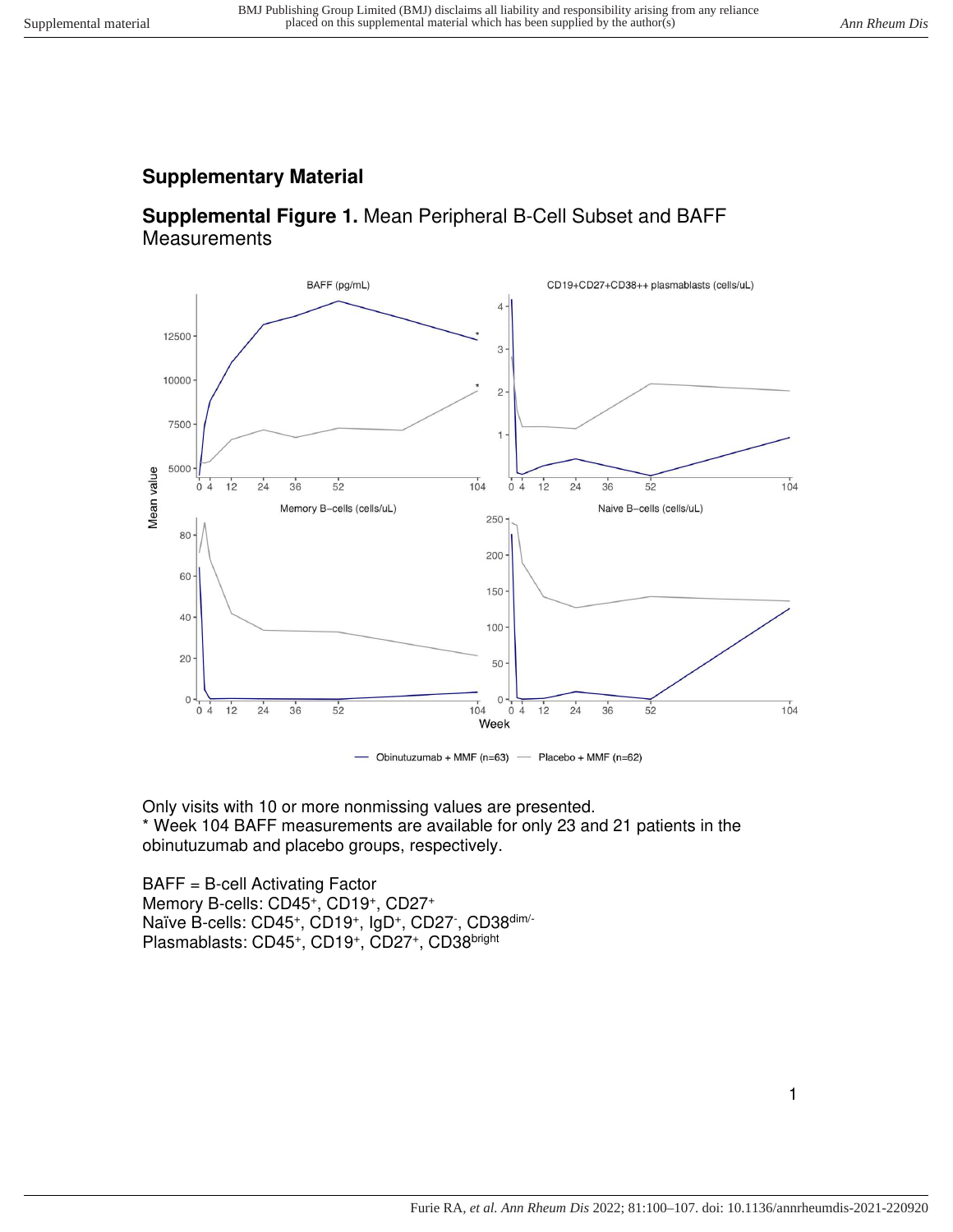|                 | lgG < 5.65 g/L |                | $lgM < 0.4$ g/L     |                |
|-----------------|----------------|----------------|---------------------|----------------|
|                 | Obinutuzumab   | <b>Placebo</b> | <b>Obinutuzumab</b> | <b>Placebo</b> |
|                 | $(n=64)$       | $(n=61)$       | $(n=64)$            | $(n=61)$       |
| <b>Baseline</b> | 13(20)         | 13(21)         | 11 $(17)$           | 7(11)          |
| Week 12         | 14(23)         | 11(18)         | 22(34)              | 8(13)          |
| Week 24         | 10(17)         | 5(9)           | 27(42)              | 7(11)          |
| Week 52         | 7(12)          | 1(2)           | 25(39)              | 6(10)          |
| Week 76         | 6(11)          | 4(8)           | 22(34)              | 5(8)           |
| Week 104        | 5(9)           | 2(4)           | 21 (33)             | 5(8)           |

## **Supplemental Table 1.** Number (proportion) of patients with IgG and IgM less than lower limit of normal over time

Data are n (%) of patients. One patient randomised to placebo inadvertently received obinutuzumab during the first cycle. This patient is included in the obinutuzumab group for safety analyses.